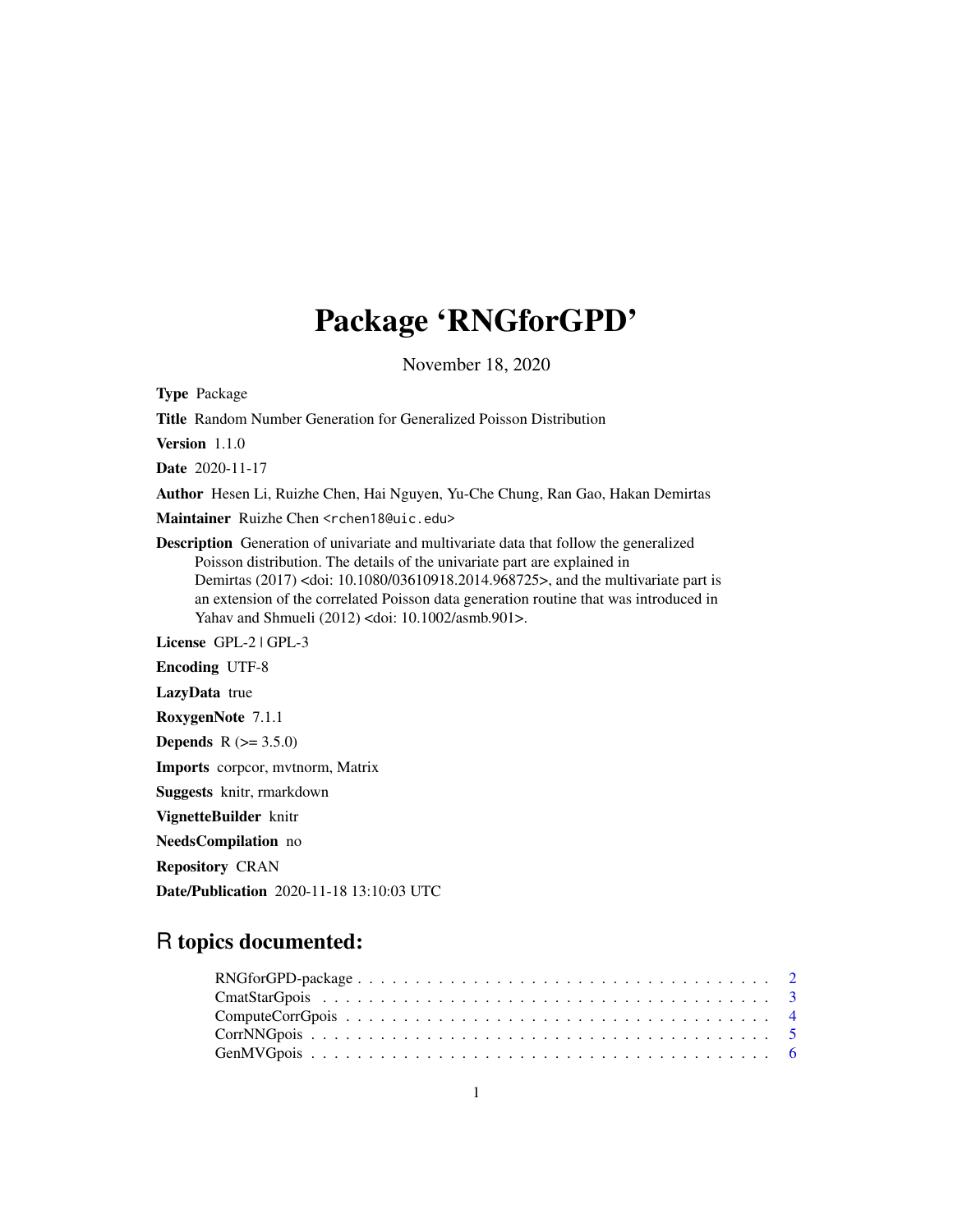<span id="page-1-0"></span>

| Index |  |  |  |  |  |  |  |  |  |  |  |  |  |  |  |  |  |
|-------|--|--|--|--|--|--|--|--|--|--|--|--|--|--|--|--|--|

RNGforGPD-package *Generates Univariate and Multivariate Generalized Poisson Variables*

#### **Description**

This package is about generating univariate and multivariate data that follow the generalized Poisson distribution.There are seven functions in the package: [GenUniGpois](#page-6-1) and [GenMVGpois](#page-5-1) are the data generation functions that simulate univariate and multivariate Poisson variables, respectively; [ValidCorrGpois](#page-8-1) checks the validity of the values of pairwise correlations; [ComputeCorrGpois](#page-3-1) computes the lower and upper correlation bounds of a pairwise correlation between a pair of generalized Poisson variables; [CorrNNGpois](#page-4-1) adjusts the target correlation for a pair of generalized Poisson variables; [QuantileGpois](#page-7-1) computes the quantile of a given generalized Poisson distribution; [CmatStarGpois](#page-2-1) computes an intermediate correlation matrix. To learn more about this package please refer to both the reference manual and the vignette file.

# Details

| Package: | <b>RNGforGPD</b> |
|----------|------------------|
| Type:    | Package          |
| Version: | 1.1.0            |
| Date:    | $2020 - 11 - 17$ |
| License: | $GPL-2$ $GPL-3$  |

#### Author(s)

Hesen Li, Ruizhe Chen, Hai Nguyen, Yu-Che Chung, Ran Gao, Hakan Demirtas Maintainer: Ruizhe Chen <rchen18@uic.edu>

#### References

Amatya, A. and Demirtas, H. (2015). Simultaneous generation of multivariate mixed data with Poisson and normal marginals. *Journal of Statistical Computation and Simulation*, 85(15), 3129- 3139.

Amatya, A. and Demirtas, H. (2017). PoisNor: An R package for generation of multivariate data with Poisson and normal marginals. *Communications in Statistics - Simulation and Computation*, 46(3), 2241-2253.

Demirtas, H. (2017). On accurate and precise generation of generalized Poisson variates. *Communications in Statistics - Simulation and Computation*, 46(1), 489-499.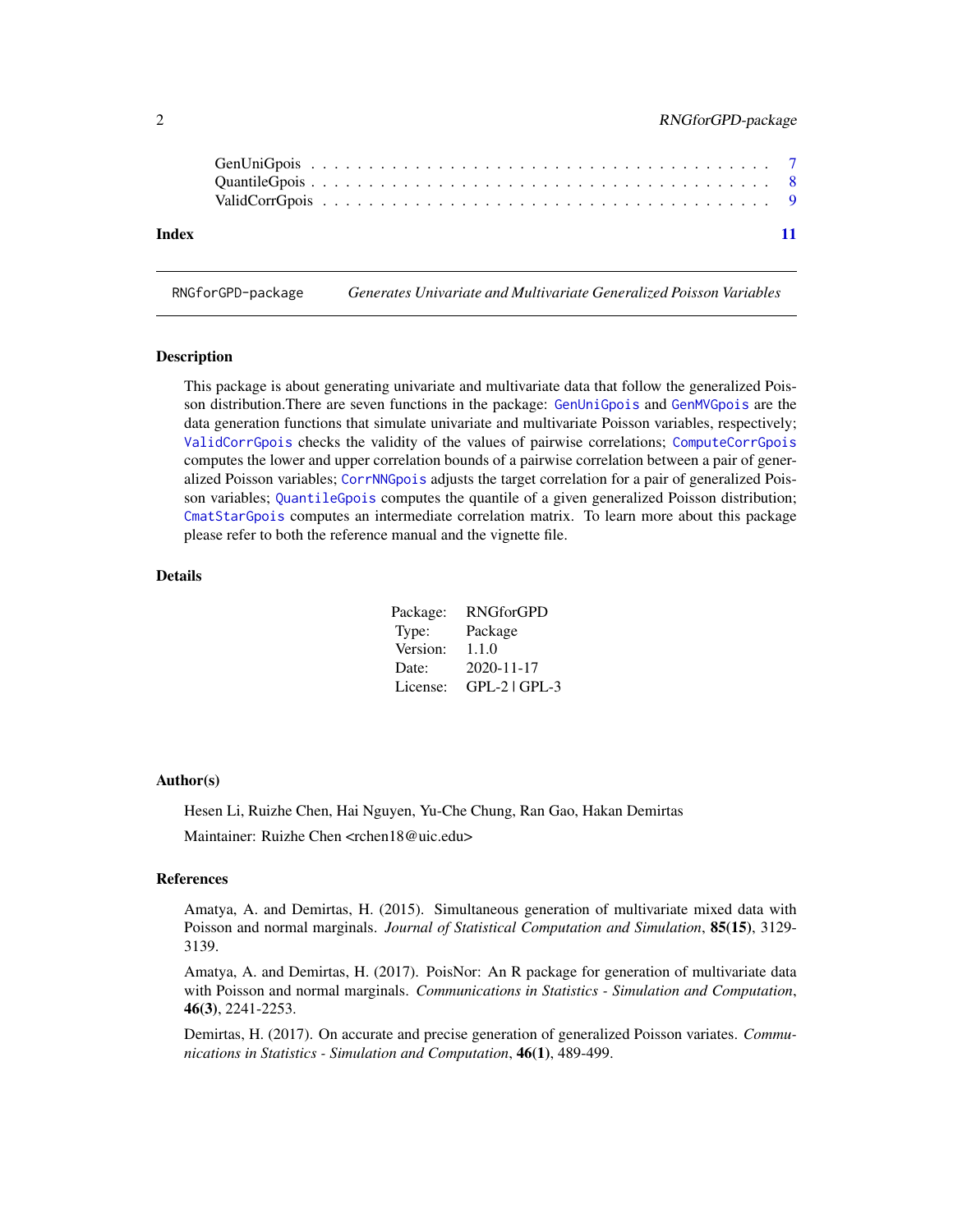# <span id="page-2-0"></span>CmatStarGpois 3

Demirtas, H. and Hedeker, D. (2011). A practical way for computing approximate lower and upper correlation bounds. *The American Statistician*, 65(2), 104-109.

Yahav, I. and Shmueli, G. (2012). On generating multivariate Poisson data in management science applications. *Applied Stochastic Models in Business and Industry*, 28(1), 91-102.

<span id="page-2-1"></span>CmatStarGpois *Computes Intermediate Correlation Matrix*

#### Description

CmatStarGpois computes an intermediate correlation matrix that will be used to obtain the target correlation matrix using the inverse CDF transformation method in GenMVGpois. If the intermediate correlation matrix is not positive definite, the nearest positive definite matrix is used.

#### Usage

```
CmatStarGpois(corMat, theta.vec, lambda.vec, verbose = TRUE)
```
#### Arguments

| corMat     | target correlation matrix.                                                                                                                                                                                                                         |
|------------|----------------------------------------------------------------------------------------------------------------------------------------------------------------------------------------------------------------------------------------------------|
| theta.vec  | rate parameters in the generalized Poisson distribution. It is assumed that the<br>length of the vector is at least two, and each value has to be a positive number.                                                                               |
| lambda.vec | dispersion parameters in the generalized Poisson distribution. It is assumed that<br>the length of the vector is at least two. All lambda values have to be less than 1.<br>For lambda $\lt 0$ , lambda must be greater than or equal to -theta/4. |
| verbose    | logical variable that determines whether to display the traces. Default is set to<br>TRUE.                                                                                                                                                         |

#### Value

Intermediate correlation matrix.

#### References

Yahav, I. and Shmueli, G. (2012). On generating multivariate Poisson data in management science applications. *Applied Stochastic Models in Business and Industry*, 28(1), 91-102.

```
lambda.vec = c(-0.2, 0.2, -0.3)theta.vec = c(1, 3, 4)M = c(0.352, 0.265, 0.342)
N = diag(3)N[lower.tri(N)] = M
TV = N + t(N)
```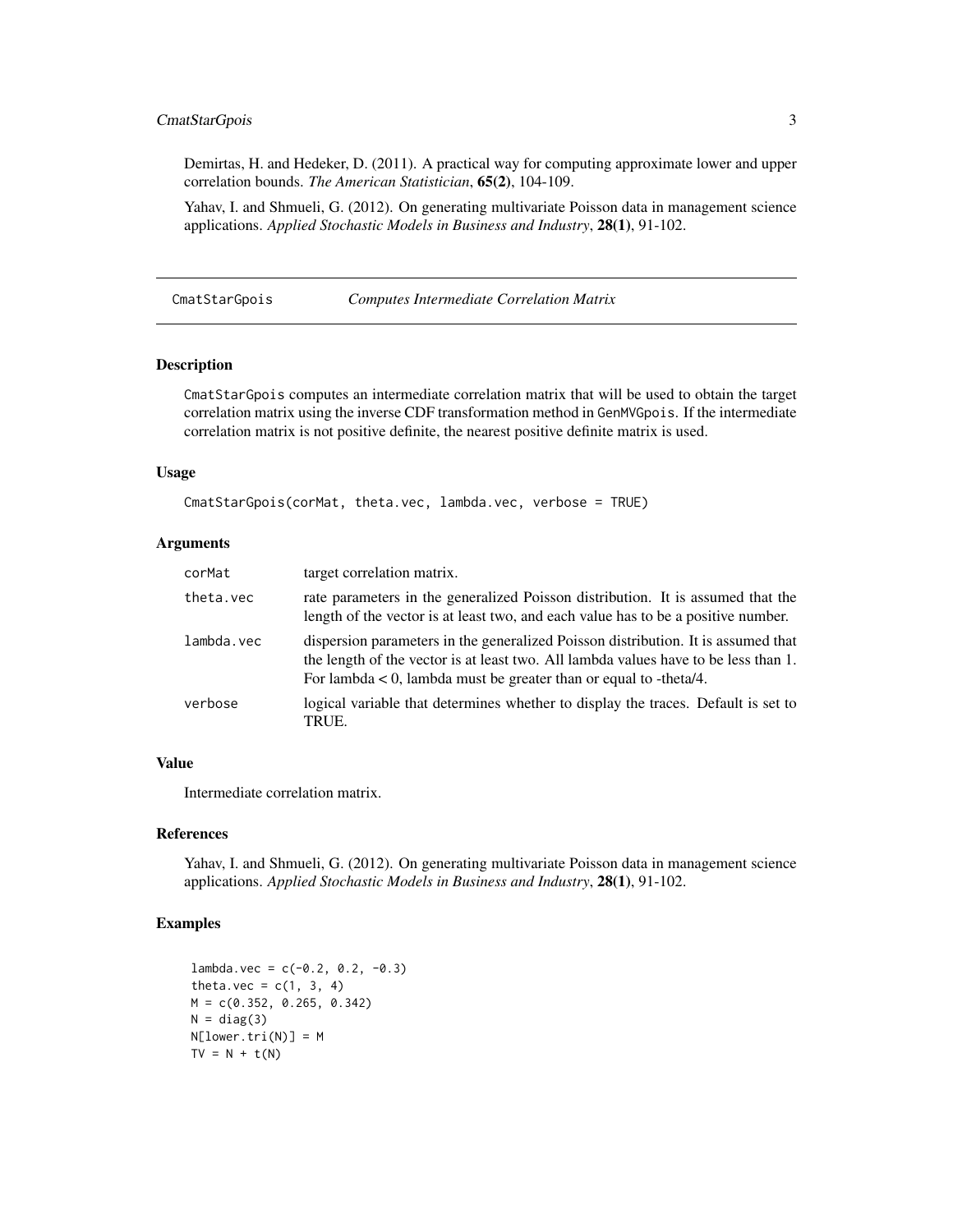```
diag(TV) = 1cstar = CmatStarGpois(TV, theta.vec, lambda.vec, verbose = TRUE)
cstar
```
<span id="page-3-1"></span>ComputeCorrGpois *Computes the Lower and Upper Correlation Bounds*

# Description

ComputeCorrGpois computes the lower and upper correlation bounds of pairwise correlations between any pair of generalized Poisson variables using the Generate, Sort, and Correlate (GSC) algorithm described in Demirtas and Hedeker (2011).

#### Usage

```
ComputeCorrGpois(theta.vec, lambda.vec, verbose = TRUE)
```
# Arguments

| theta.vec  | rate parameters in the generalized Poisson distribution. It is assumed that the<br>length of the vector is at least two, and each value has to be a positive number.                                                                               |
|------------|----------------------------------------------------------------------------------------------------------------------------------------------------------------------------------------------------------------------------------------------------|
| lambda.vec | dispersion parameters in the generalized Poisson distribution. It is assumed that<br>the length of the vector is at least two. All lambda values have to be less than 1.<br>For lambda $\lt 0$ , lambda must be greater than or equal to -theta/4. |
| verbose    | logical variable that determines whether to display the traces. Default is set to<br>TRUE.                                                                                                                                                         |

# Value

Lower and upper correlation bounds.

#### References

Demirtas, H. and Hedeker, D. (2011). A practical way for computing approximate lower and upper correlation bounds. *The American Statistician*, 65(2), 104-109.

```
ComputeCorrGpois(c(3, 2, 5, 4), c(0.3, 0.2, 0.5, 0.6), verbose = TRUE)ComputeCorrGpois(c(4, 5), c(-0.45, -0.11), verbose = TRUE)
```
<span id="page-3-0"></span>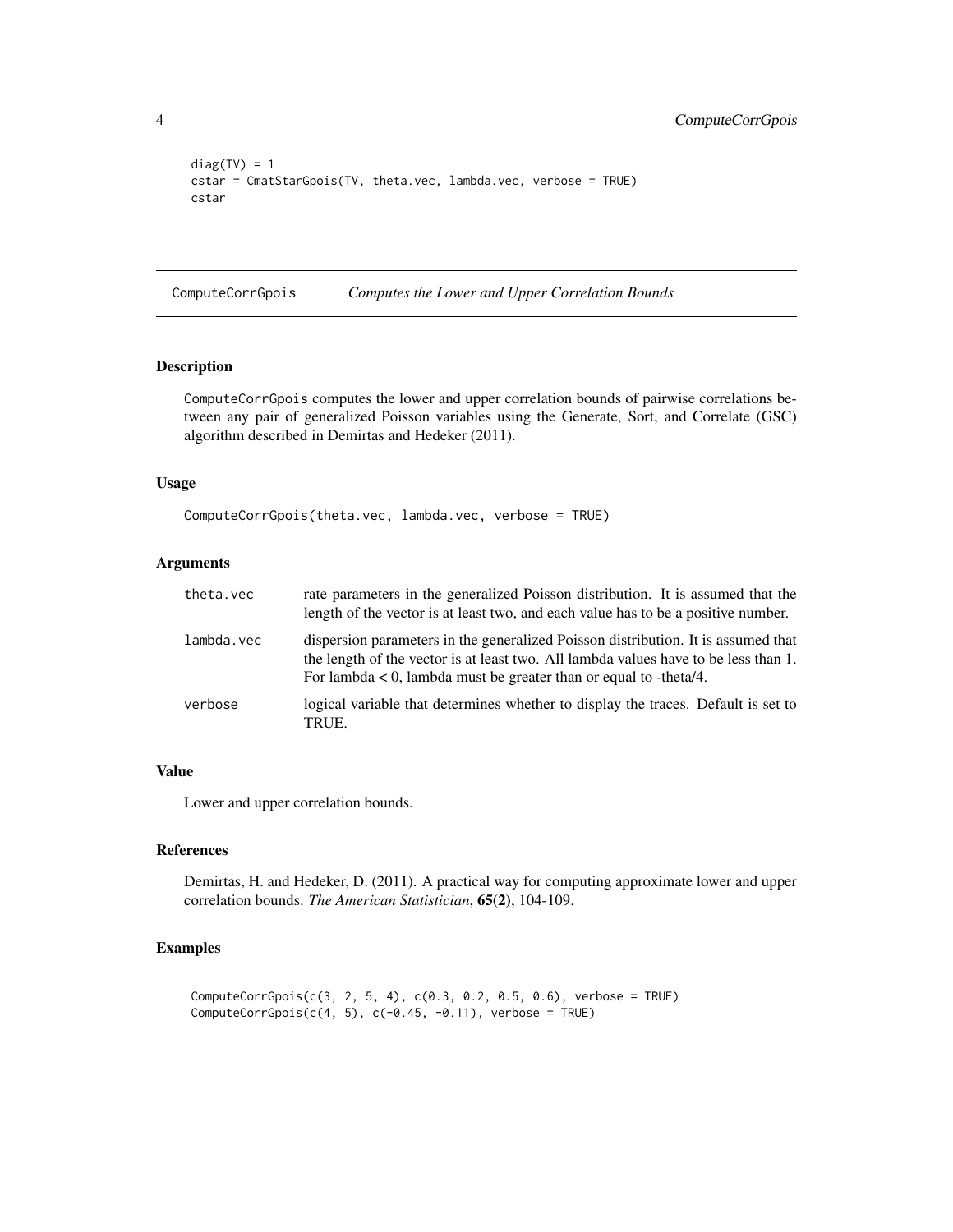<span id="page-4-1"></span><span id="page-4-0"></span>

# Description

CorrNNGpois adjusts the actual/realized correlation to the target correlation bounds for a pair of generalized Poisson variables.

#### Usage

CorrNNGpois(theta.vec, lambda.vec, r)

# Arguments

| theta.vec  | rate parameters in the generalized Poisson distribution. It is assumed that the<br>length of the vector is at least two, and each value has to be a positive number.                                                                             |
|------------|--------------------------------------------------------------------------------------------------------------------------------------------------------------------------------------------------------------------------------------------------|
| lambda.vec | dispersion parameters in the generalized Poisson distribution. It is assumed that<br>the length of the vector is at least two. All lambda values have to be less than 1.<br>For lambda $< 0$ , lambda must be greater than or equal to -theta/4. |
| r          | desired target correlation.                                                                                                                                                                                                                      |

#### Value

The adjusted target correlation.

# References

Yahav, I. and Shmueli, G.(2012), On generating multivariate Poisson data in management science applications. *Applied Stochastic Models in Business and Industry*, 28(1), 91-102.

```
CorrNNGpois(c(0.1, 10), c(0.1, 0.2), 0.5)
CorrNNGpois(c(0.1, 10), c(-0.01, -0.02), 0.5)
CorrNNGpois(c(4, 2.3), c(-0.32,-0.3), 0.7)
CorrNNGpois(c(14, 10), c(-0.8, -0.3), 0.9)
```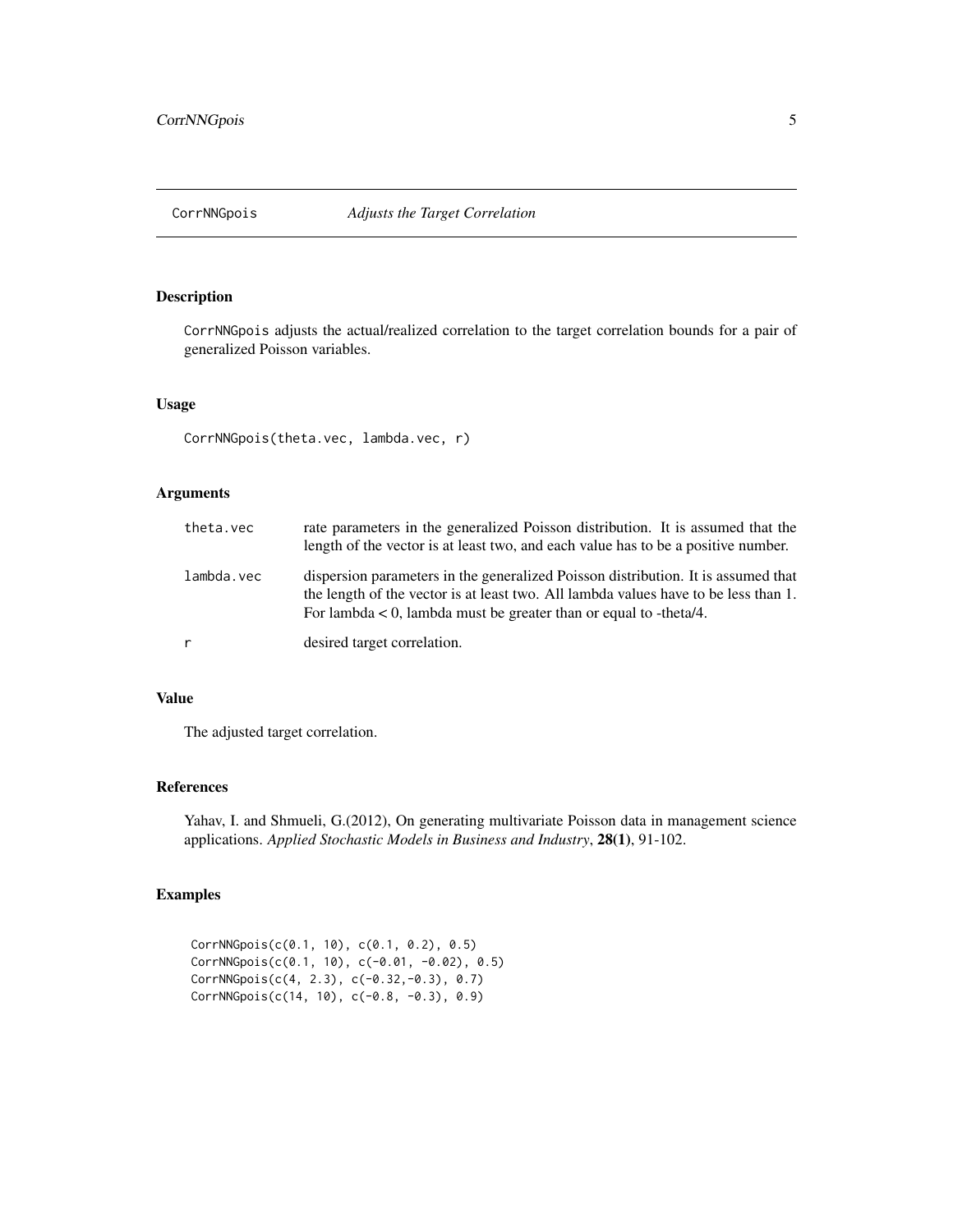<span id="page-5-1"></span><span id="page-5-0"></span>

#### Description

GenMVGpois simulates a sample of size *sample.size* from a set of multivariate generalized Poisson variables with correlation matrix *cmat.star* and pre-specified marginals.

#### Usage

```
GenMVGpois(
  sample.size,
  no.gpois,
  cmat.star,
  theta.vec,
  lambda.vec,
  details = TRUE
)
```
#### Arguments

| sample.size | desired sample size (number of rows) for the multivariate generalized Poisson<br>data                                                                                                                                                              |
|-------------|----------------------------------------------------------------------------------------------------------------------------------------------------------------------------------------------------------------------------------------------------|
| no.gpois    | dimension of the multivariate generalized Poisson distribution.                                                                                                                                                                                    |
| cmat.star   | intermediate correlation matrix.                                                                                                                                                                                                                   |
| theta.vec   | rate parameters in the generalized Poisson distribution. It is assumed that the<br>length of the vector is at least two, and each value has to be a positive number.                                                                               |
| lambda.vec  | dispersion parameters in the generalized Poisson distribution. It is assumed that<br>the length of the vector is at least two. All lambda values have to be less than 1.<br>For lambda $\lt 0$ , lambda must be greater than or equal to -theta/4. |
| details     | index of whether to display the specified and empirical values of parameters.<br>Default is set to TRUE.                                                                                                                                           |

#### Value

Data that follow multivariate generalized Poisson distribution.

#### References

Amatya, A. and Demirtas, H. (2015). Simultaneous generation of multivariate mixed data with Poisson and normal marginals. *Journal of Statistical Computation and Simulation*, 85(15), 3129- 3139.

Amatya, A. and Demirtas, H. (2017). PoisNor: An R package for generation of multivariate data with Poisson and normal marginals. *Communications in Statistics - Simulation and Computation*, 46(3), 2241-2253.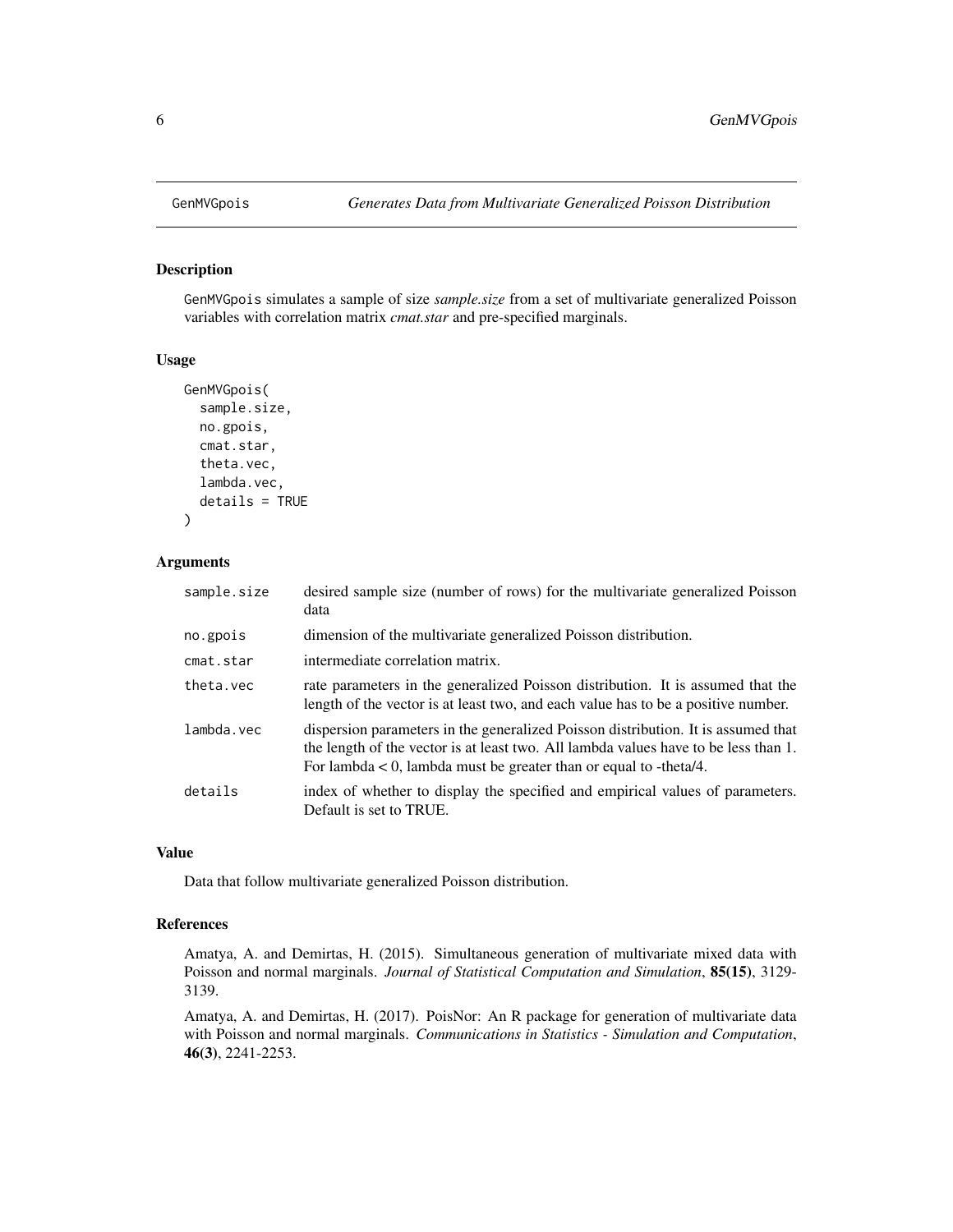<span id="page-6-0"></span>Demirtas, H. (2017). On accurate and precise generation of generalized Poisson variates. *Communications in Statistics - Simulation and Computation*, 46(1), 489-499.

Yahav, I. and Shmueli, G.(2012). On generating multivariate Poisson data in management science applications. *Applied Stochastic Models in Business and Industry*, 28(1), 91-102.

#### Examples

```
sample.size = 10000; no.gpois = 3
lambda.vec = c(-0.2, 0.2, -0.3); theta.vec = c(1, 3, 4)M = c(0.352, 0.265, 0.342); N = diag(3); N[lower.tri(N)] = MTV = N + t(N); diag(TV) = 1cstar = CmatStarGpois(TV, theta.vec, lambda.vec, verbose = TRUE)
data = GenMVGpois(sample.size, no.gpois, cstar, theta.vec, lambda.vec, details = FALSE)
apply(data, 2, mean) # empirical means
theta.vec/(1 - lambda.vec) # theoretical means
apply(data, 2, var) # empirical variances
theta.vec/(1 - lambda.vec)^3 # theoretical variances
cor(data) # empirical correlation matrix
TV # specified correlation matrix
```
<span id="page-6-1"></span>GenUniGpois *Generates Univariate Generalized Poisson Variates*

# **Description**

GenUniGpois generates univariate random variables from the generalized Poisson distribution using one of the five methods including Inversion, Branching, Normal-Approximation, Build-Up, and Chop-Down.

#### Usage

GenUniGpois(theta, lambda, n, details = TRUE, method)

#### Arguments

| theta   | the rate parameter in the generalized Poisson distribution. It has to be a positive<br>number.                                                                      |
|---------|---------------------------------------------------------------------------------------------------------------------------------------------------------------------|
| lambda  | the dispersion parameter in the generalized Poisson distribution. It has to be less<br>than 1. For lambda $< 0$ , lambda must be greater than or equal to -theta/4. |
| n       | number of data points that is to be generated.                                                                                                                      |
| details | index to indicate whether to print out the estimates of parameters. Default is set<br>to TRUE.                                                                      |
| method  | index to specify one of the five methods for generating univariate GPD variable:<br>"Inversion", "Branching", "Normal-Approximation", "Build-Up" or "Chop-Down".    |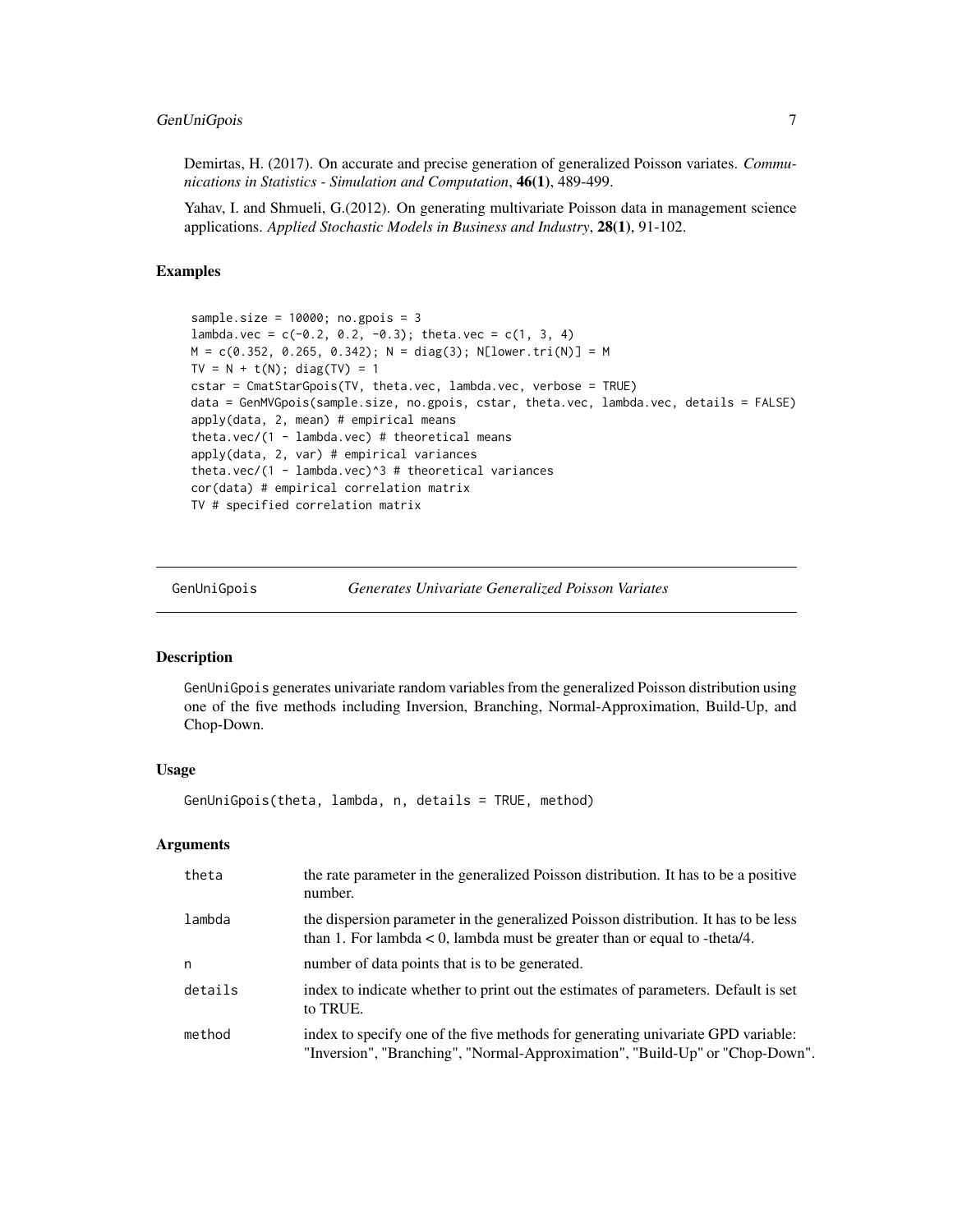#### <span id="page-7-0"></span>Details

All five methods come from Demirtas (2017). When lambda equals to 0, it is the ordinary Poisson distribution, so there is no need to specify the method. "Branching" only works when lambda is positive. When theta is less than 10, the "Normal-Approximation" may not be reliable.

#### Value

A list that includes generated data, specified and empirical values of theta and lambda, and the specified method.

#### References

Demirtas, H. (2017). On accurate and precise generation of generalized Poisson variates. *Communications in Statistics - Simulation and Computation*, 46(1), 489-499.

#### Examples

```
GenUniGpois(5, -0.4, 100, method = "Inversion")
GenUniGpois(2, 0.9, 100, method = "Branching")
GenUniGpois(12, 0.5, 100, method = "Normal-Approximation")
data <- GenUniGpois(3, 0.9, 10000, method = "Build-Up", details = FALSE)
data <- GenUniGpois(10, 0.4, 10, method = "Chop-Down", details = FALSE)
```
<span id="page-7-1"></span>

# **Description**

QuantileGpois computes the quantile for the generalized Poisson distribution for specified values of percentile, rate, and dispersion parameters.

#### Usage

```
QuantileGpois(p, theta, lambda, details = FALSE)
```
#### Arguments

| p       | percentile of the generalized Poisson distribution, p should be between 0 and 1.                                                                                    |
|---------|---------------------------------------------------------------------------------------------------------------------------------------------------------------------|
| theta   | the rate parameter in the generalized Poisson distribution. It has to be a positive<br>number.                                                                      |
| lambda  | the dispersion parameter in the generalized Poisson distribution. It has to be less<br>than 1. For lambda $< 0$ , lambda must be greater than or equal to -theta/4. |
| details | index of whether to display the probabilities and cumulative probabilities. De-<br>fault is set to FALSE.                                                           |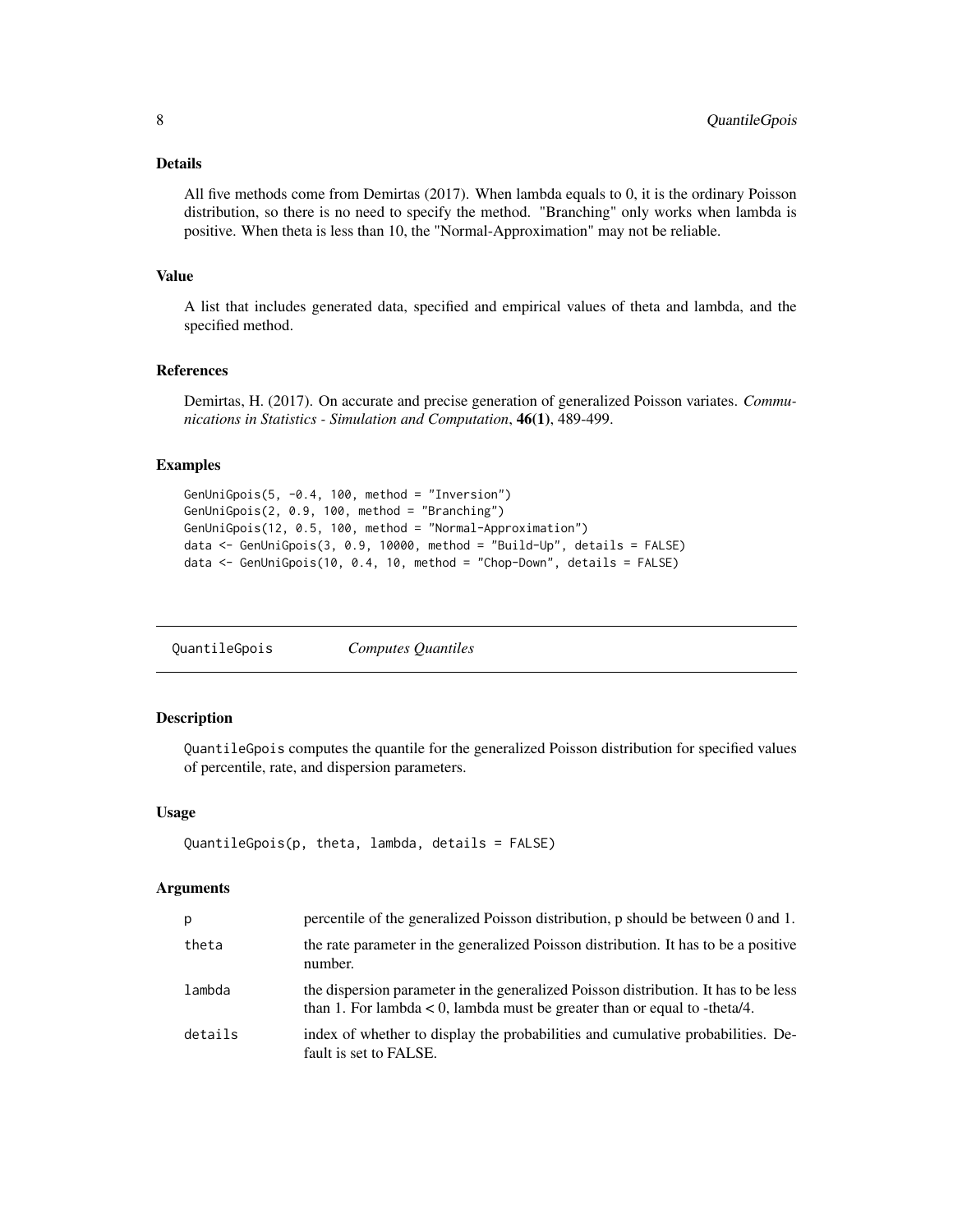# <span id="page-8-0"></span>ValidCorrGpois 9

# Value

Quantile of the specified distribution if the parameter *details* is set to FALSE, detailed information of probabilities and cumulative probabilities otherwise.

#### References

Demirtas, H. (2017). On accurate and precise generation of generalized Poisson variates. *Communications in Statistics - Simulation and Computation*, 46(1), 489-499.

# Examples

```
QuantileGpois(0.98, 1, -0.2, details = TRUE)
QuantileGpois(0.80, 2, 0.025, details = FALSE)
```
<span id="page-8-1"></span>ValidCorrGpois *Validates Pairwise Correlations*

#### Description

ValidCorrGpois checks the validity of the values of pairwise correlations including positive definiteness, symmetry, and correctness of the dimensions.

#### Usage

```
ValidCorrGpois(corMat, theta.vec, lambda.vec, verbose = TRUE)
```
# Arguments

| corMat     | a positive definite target correlation matrix whose entries are within the valid<br>correlation bounds.                                                                                                                                            |
|------------|----------------------------------------------------------------------------------------------------------------------------------------------------------------------------------------------------------------------------------------------------|
| theta.vec  | rate parameters in the generalized Poisson distribution. It is assumed that the<br>length of the vector is at least two, and each value has to be a positive number.                                                                               |
| lambda.vec | dispersion parameters in the generalized Poisson distribution. It is assumed that<br>the length of the vector is at least two. All lambda values have to be less than 1.<br>For lambda $\lt 0$ , lambda must be greater than or equal to -theta/4. |
| verbose    | logical variable that determines whether to display the traces. Default is set to<br>TRUE.                                                                                                                                                         |

#### Value

TRUE or FALSE.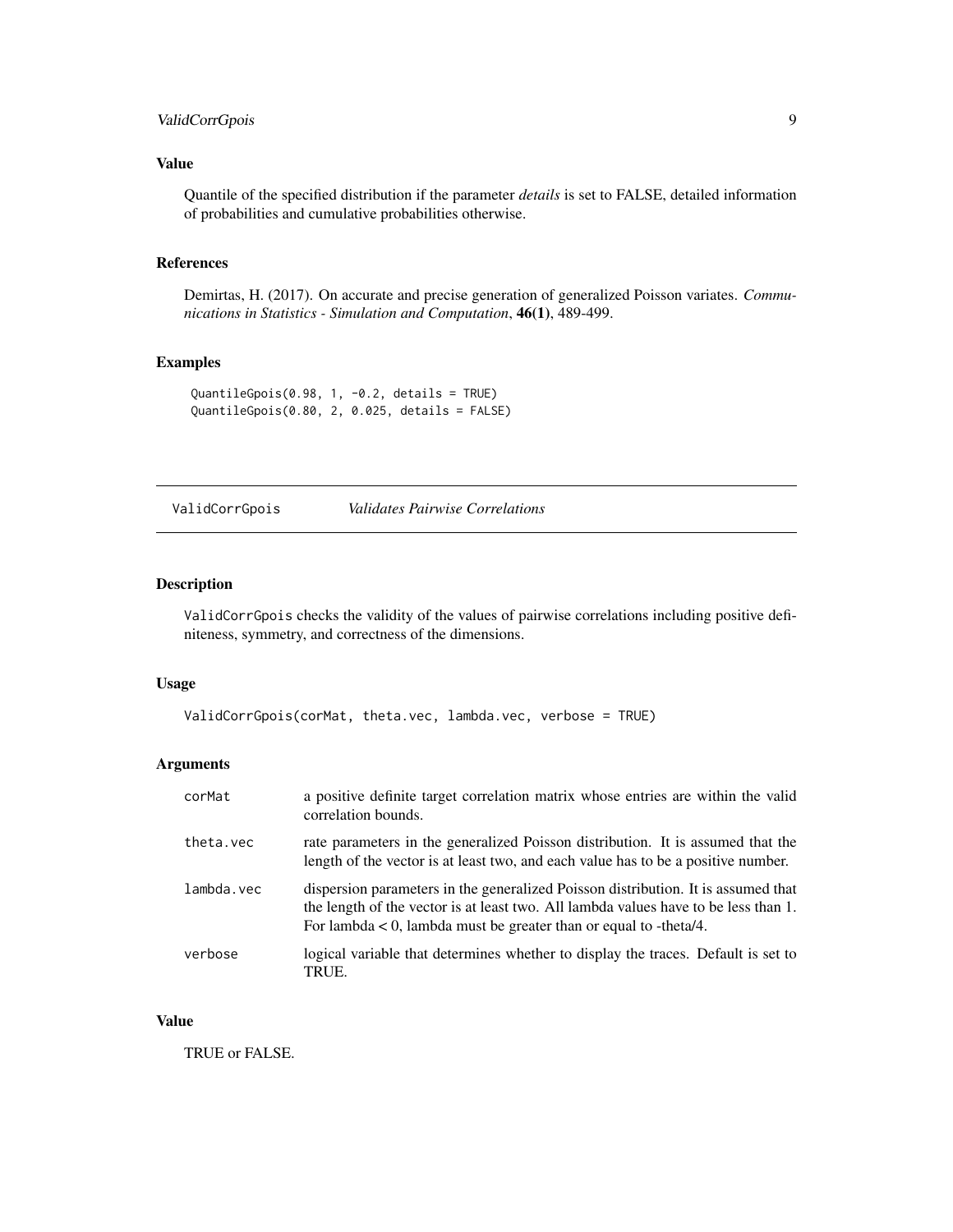# References

Amatya, A. and Demirtas, H. (2017). PoisNor: An R package for generation of multivariate data with Poisson and normal marginals. *Communications in Statistics - Simulation and Computation*, 46(3), 2241-2253.

Demirtas, H. and Hedeker, D. (2011). A practical way for computing approximate lower and upper correlation bounds. *The American Statistician*, 65(2), 104-109.

```
ValidCorrGpois(matrix(c(1, 0.9, 0.9, 1), byrow = TRUE, nrow = 2),
              c(0.5, 0.5), c(0.1, 0.105), verbose = TRUE)
ValidCorrGpois(matrix(c(1, 0.9, 0.9, 1), byrow = TRUE, nrow = 2),
              c(3, 2), c(-0.3, -0.2), verbose = TRUE)
```